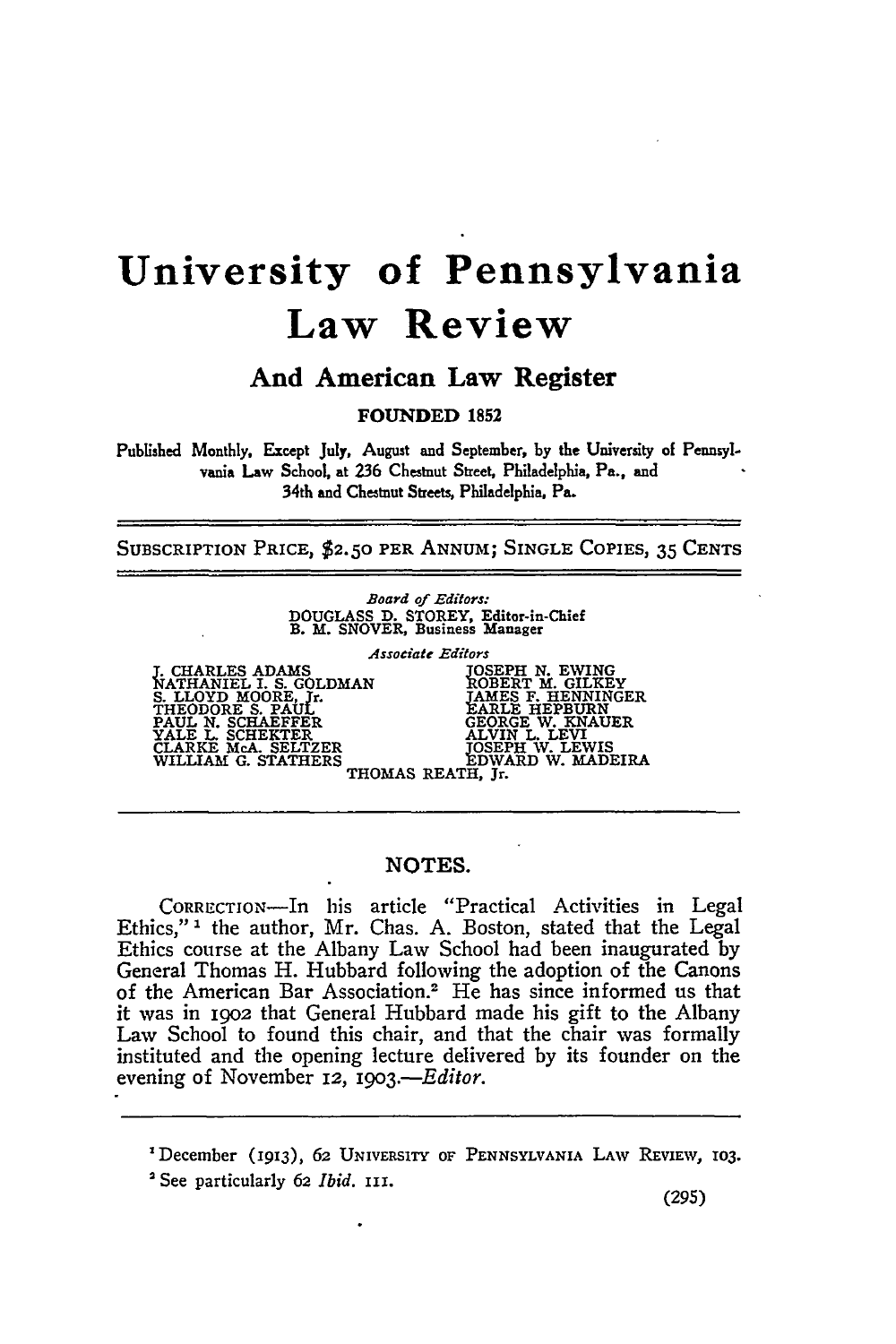CONTRACT **OF** SUBSCRIPTION-CoNSIDERATION---A promise to contribute money to charitable, religious, or educational purposes, however laudable and morally binding, cannot be enforced upon any principle of contract law. Theory and decision are in irreconcilable conflict with the enforcement of such subscription promise. Many courts, however, seeing only what was to their mind the justice of the situation, have solved the question by cutting the Gordian knot and disregarding the fundamental principles of contracts. However proper this may be from the viewpoint of justice, good faith, or moral obligation, it can only be regarded as a piece of judicial legislation, violative of the governmental functions of the judiciary. In a recent case in Iowa,<sup>1</sup> that State has fallen in line with other jurisdictions in such summary solution of the problem.

To support the subscriber's promise, a consideration is essential. Consideration, according to the traditional definition, is either detriment incurred by the promisee or a benefit received by the promisor in exchange for the promise. Ordinarily, the subscription paper contains neither a request by the subscriber nor a promise by the beneficiary; the subscription usually is a mere gratuity. This objection has been conclusive to the English courts.2 The American courts also, at first, found this difficulty insuperable, and all such subscriptions were held null and void for want of consideration.<sup>3</sup> The courts, however, had pronounced such defenses as "base and dishonorable," as well as "unjust," and soon found a way to declare them invalid as well.<sup>4</sup> The first attempt to steer clear of the difficulty was made in a New Hampshire decision,<sup>5</sup> where it was argued that when several persons subscribe a paper for some common public object, the promise of each is a consideration for the promise of the others, and the payee of the paper may enforce the promise against each subscriber. This seemed plausible, and a legal way of overcoming the objection, and it was accordingly adopted and approved, without much reflection, in several jurisdictions." But, in most instances, the subscribers do not give their promises in exchange for each other, and, even if they do, and the mutual promises do form a sufficient consideration for each other

<sup>1</sup> Brokow v. McElroy, 143 **N.** W. Rep. **1087** (Ia. **1913).**

*<sup>2</sup>In* re Hudson, 54 L. **J. Ch.** 811 (Eng. 1885).

<sup>&#</sup>x27;Boutell v. Cowden, 9 Mass. **254** (1812); Trustees v. Davis, **iI** Mass. 112 **(1814) ;** Foxcroft Academy v. Favor, 4 Greenl. **332** (Me. 1826) **;** Steward **v.** Trustees, 2 Denio, **4o3 (N.** Y. 1845).

<sup>&</sup>quot;See 16 Am. Law Reg. **(N. S.)** 548.

<sup>&#</sup>x27;Congregational Society v. Perry, 6 **N. H.** 164 (1833).

**<sup>&#</sup>x27;** Christian College v. Hendley, 49 Cal. 347 (1875); Hegert v. Trustees, 53 Ind. 326 (1876) ; Petty v. Trustees, **95** Ind. **278** (1883) ; Allen v. Duffle, **43** Mich. i (i88o); Edenboro Academy v. Robinson, **37** Pa. **210** (i86o).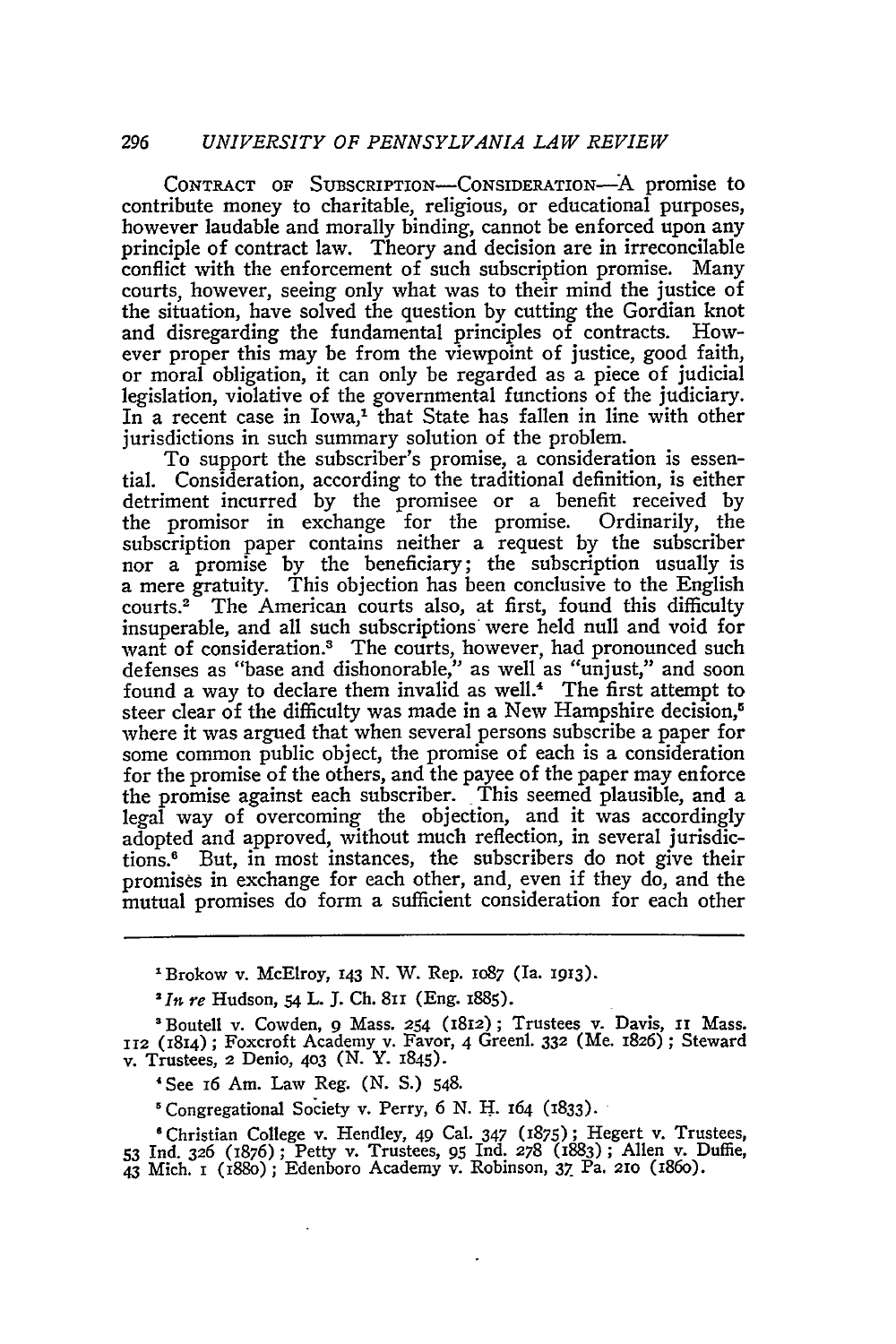so as to create a valid contract, it would be a contract between the co-signers only, and not between them and a third person. Now, in many States, a third person cannot sue on a contract made for his benefit; and in several of the States which allow a beneficiary **to** sue, he cannot bring the suit in his own name. Another view that beneficiary or its representatives imports a promise to apply the funds properly, and this promise supports the subscriber's promises.<sup>7</sup> This, it seems, is purely fictitious and forced reasoning. In a few cases,<sup>8</sup> the fact that other subscriptions have been induced has been held to be a good consideration. But, as Mr. Chief Justice Gray said in one case,<sup>9</sup> this is "inconsistent with elementary principles. Similar promises of third persons to the plaintiff may be a consideration for agreements between those persons and the defendant; but as they confer no benefit upon the defendant, and impose no charge or obligation upon the plaintiff, they constitute no legal consideration for defendant's promise to him." In *Beatty v.* Western *College,'0* **the** court enforced the gift "upon the ground of estoppel, after the institution has extended moneys and incurred liabilities on the faith of the promise, and not **by** reason of any valid consideration in the original undertaking." This avoids the contractual difficulty only **by** substituting an infringement of the doctrine of estoppel."' The most generally accepted theory considers the subscription as an offer, which is made binding when the work for which the subscription was made has been done, or liability incurred in regard to such work, on the faith of the subscription.12 This necessitates an implied request **by** the promisor that such liability be incurred-an implication of fact not usually justifiable.

**By** reference to the decisions cited in the foot notes, it will be seen that the same courts have often based their decisions on differ-

**'** Cottage St. Church v. Kendall, **121** Mass. 528 (1877).

<sup>10</sup> 177 Ill. 280 (1898).

**"** See **12** H. L. R. 5o6.

<sup>12</sup> Miller v. Ballard, 46 Ill. 377 (1868); Trustees v. Garvey, 53 Ill. 401<br>(1870); Des Moines Univ. v. Livingston, 57 Ia. 307 (1881); First Church v.<br>Donnell, 110 Ia. 5 (1899); Gittings v. Mayhew, 6 Md. 113 (1854); Albert College v. Brown, 88 Minn. *524* **(1903);** Pitt v. Gentle, 49 Mo. 74 **(1871);** Irwin v. Lombard Univ., **56** Ohio St. **9** (1897).

<sup>&#</sup>x27;Barnett v. Franklin College, io Ind. App. **103** (1893) ; Collier v. Baptist Soc., 8 B. Mon. **68 (Ky.** 1847) ; Trustees v. Fleming, io Bush. 234 **(Ky.** 1874); Trustees v. Haskell, 73 Me. **14o** (1882) ; Helfenstein's Estate, **77** Pa. **328** (1875) ; Trustees v. Nelson, *24* Vt. 189 (1852).

<sup>&#</sup>x27;Hanson Trustees v. Stetson, 5 Pick. 5o6 (Mass. 1827); Watkins v. Eames, **9** Cush. **537** (Mass. 2852), but this theory was discredited in Cottage St. Church v. Kendall, *12* Mass. **528** (1877); Comstock v. Howd, **is** Mich. **<sup>237</sup>**(i867), but see Northern R. R. v. Eslow, 40 Mich. **222 (1879);** Irwin v. Lombard University, **56** Ohio St. **9** (1897).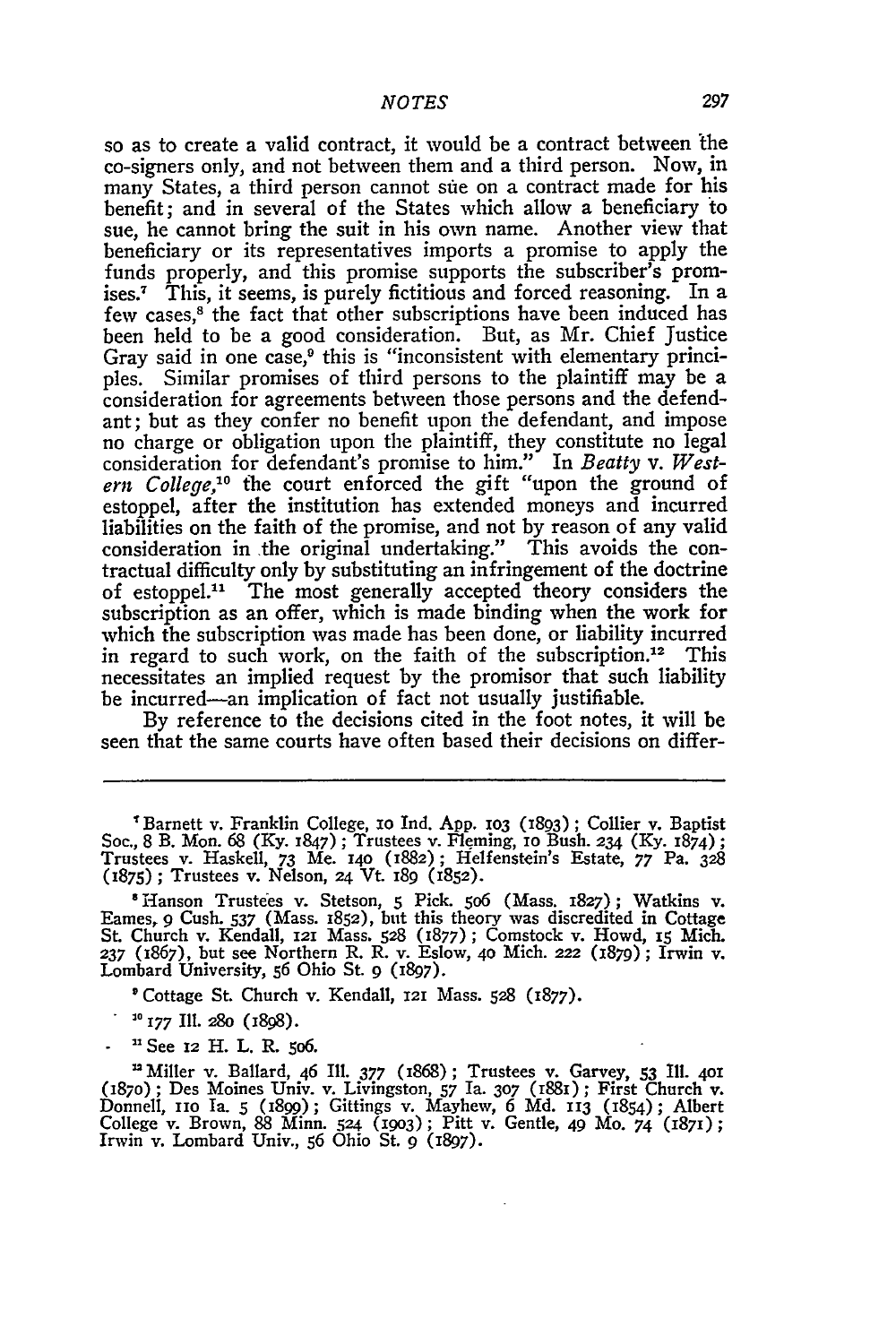ent theories. This serves to show the confusion into which the has been advanced is that the acceptance of the subscription by the law has been thrown on this subject, due to the desire of the courts to enforce a promise binding in morals but not in law, in violation of well-settled principles of contract. If the policy of the State is promotive of education, religion and philanthropy, if it is desirable, from motives of public policy; that such subscriptions, although gratuities, should be enforced because numerous worthy institutions are absolutely dependent upon them, such enforcement should be obtained through suitable enactment by the legislature, and not through judicial legislation which is subvertive of the symmetry of our law.

*Y.L.S.*

DIVORCE-EXTERRITORIAL EFFEcT-What exterritorial effect should a court give to a divorce granted by one State to its citizen from his non-resident wife who was domiciled in another State and not personally served by process? This mooted question arose in an Illinois case' where the court had to consider the validity of the defendant's former marriage in order to determine whether the second marriage was bigamous. After a marriage in New York, a husband left his wife and made California his domicil. brought divorce proceedings against his wife, and although she was not personally served and did not appear, he secured the divorce. Subsequently, the wife remarried in New York and then left with her second husband for Illinois where they cohabited for ten years. The second husband, without obtaining a divorce from her, remarried in Illinois. To an indictment for bigamy, his defense was that his first marriage was invalid; for New York did not recognize the divorce obtained on the non-resident non-appearing defendant who was not personally served. The court, with two judges dissenting, held that the second marriage was not bigamous, as his first marriage in New York was void, his alleged wife being still married to her first husband at the time of her second marriage. The fact that Illinois, the *forum,* recognized the divorce was considered to be immaterial.

The dissenting judges considered the Illinois cohabitation for ten years as equivalent to a common law marriage, inasmuch as Illinois, contrary to New York, recognized the California divorce which rendered the alleged first wife of the defendant competent to contract a common law marriage with him.

The principal case, with its diverse opinions based on the laws of two States not in *accord,* very aptly discloses the fact that the

People v. Shaw, io2 **N. E.** Rep. **103i** (Ill. **I913).**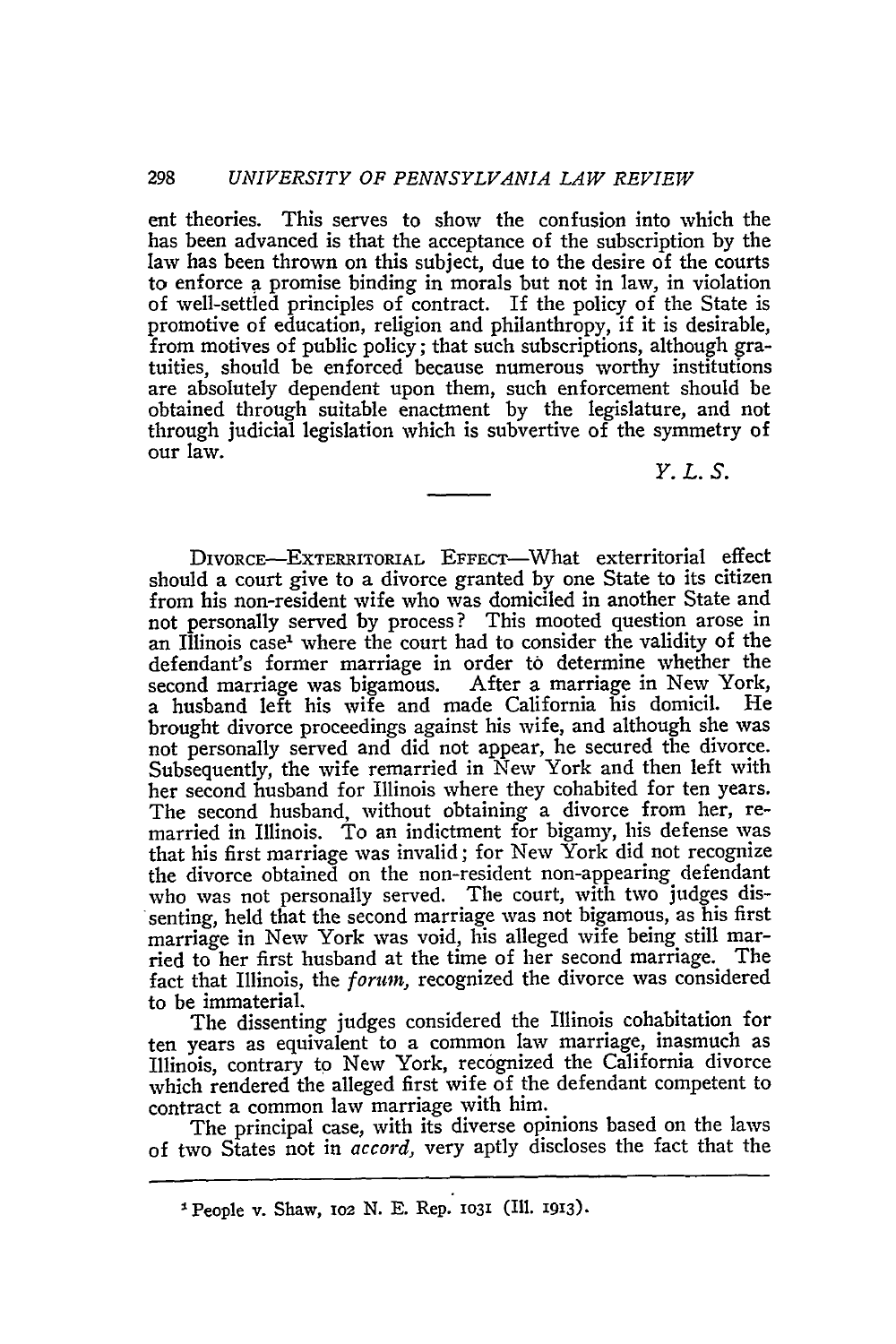courts are in conflict as to the exterritorial effect of certain kinds of divorces. Divorce proceedings partake of the nature of proceedings *in rem* as well as proceedings *in personarn;* this is due to the peculiar nature of divorce causes. The purpose of a divorce is to dissolve the mutual relation, the status of the parties,—which is the *res.* At the same time, however, a personal element, not found in actions instituted merely to subject or affect property, is present. As a result, divorce proceedings are frequently called proceedings *quasi in rem.2* This fact is the reason for the conflict as to this question. Although the defendant in a proceeding *in personam* must be personally served with notice of the action within the court's jurisdiction or must voluntarily appear, yet in proceedings *in ren* such service is not necessary, the court's jurisdiction depending upon its jurisdiction of the *res* in controversy. The *res* in divorce causes is a double or correlative status, affecting the two parties to the marriage. Consequently, the courts have a complex and difficult question to decide when the domicils of the husband and wife are in two different States.

At common law, a married woman merges her legal identity in that of her husband, with the result that on marriage she acquires his domicil.<sup>3</sup> Her domicil changes with every alteration of his domicil, irrespective of her actual presence.<sup>4</sup> The modern tendency, however, is to make an exception to this principle, in certain abnormal relations arising between husband and wife, as where she contemplates bringing divorce proceedings against her husband.<sup>5</sup> In such case, she may select a domicil apart from that of her husband. "The right springs from the necessity for its exercise and endures as long as the necessity continues." **6**

As each sovereign State is supreme within its own boundaries, it may, in any form of proceeding it sees fit, declare on what conditions it will decree a divorce. The other States, however, are not bound to give "due faith and credit" to the decree within their jurisdictions unless the divorcing State had complete jurisdiction of the parties within the laws of those States.<sup>7</sup> Accordingly, where

"Minor, Conflict of Laws, **§87:**

'Minor, Conflict of Laws, §46.

'Harrison v. Harrison, **2o** Ala. *629* **(1852);** Dougherty v. Snyder, **i5 S. &** R. 84 (Pa. 1826).

**'** Cheever v. Wilson, 76 **U. S.** io8 (i869) **;** Hekking v. Pfaff, 82 Fed. Rep. **403 (1897) ;** Chapman v. Chapman, **:29** *I1.* 386 **(1889) ;** Hartean v. Hartean, 14 Pick. **i81** (Mass. 1833); Ditson v. Ditson, **4** R. I. **87** (1856).

'Cheever v. Wilson, *supra,* note **5,** at page **124.**

' Minor, Conflict of Laws, **§86;** Haddock v. Haddock, **201** U. **S.** *562* **(19o5).**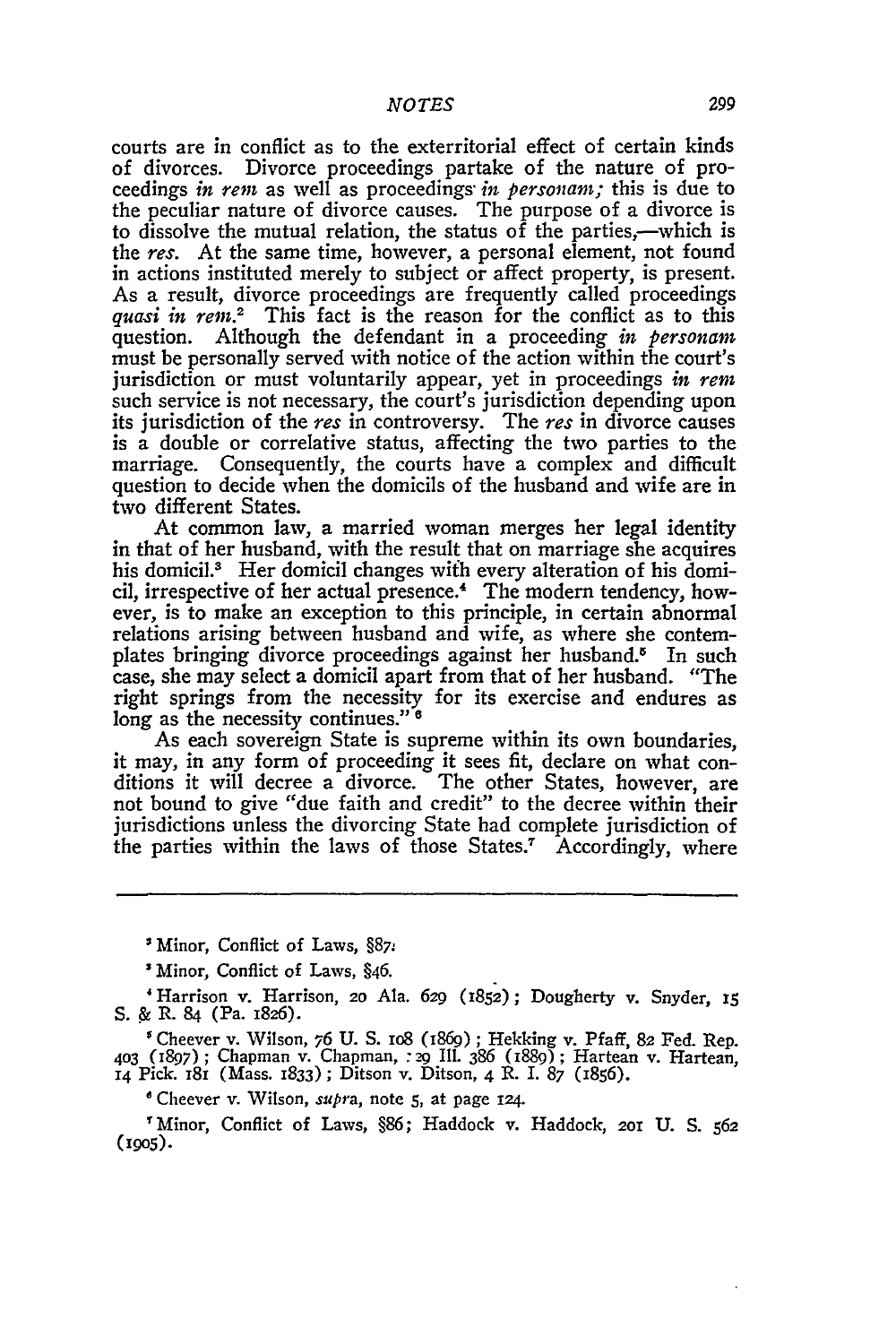both parties to a divorce proceeding are domiciled within the jurisdiction of the divorcing State, full effect will be given to it in the other States.' On the other hand, if neither party is domiciled in the State where the divorce is obtained, the other States, especially those within which the husband and wife are respectively domiciled, will not give it exterritorial effect, though recognizing its binding effect within the divorcing State.<sup>9</sup>

The difficult case, as stated previously, arises where the husband and wife are domiciled in different States, the domicil of the libellant being in the divorcing State. For, although the court in such case has jurisdiction of the libellant, it only has control over his part of the status, or *res*,—the marriage relation only as respect to him. Its decree, however, will also affect the status of the defendant over whom it has no such jurisdiction. What exterritorial effect shall a foreign State give to such decrees or what preliminary conditions shall it be compelled to require before such exterritorial effect is given?

The jurisdictions, in their answers to this question, may be divided into three groups; each group bases its decision on a distinct theory.10 One group, represented by *Ditson v. Ditson,"I* holds that, when a State has jurisdiction over the libellant, it also draws to it jurisdiction over the status of the non-resident defendant; and its decree will have exterritorial effect if the non-resident has received such notice as the divorcing State requires, often merely notice by publication in one of its newspapers.<sup>12</sup> A second group,<sup>13</sup> of which New York is the most important jurisdiction, refuses exterritorial effect to foreign decrees, if they have been obtained against non-residents not personally served, unless the defendants have voluntarily appeared. The ground of these decisions is that

IMcGill v. Deming, 44 Ohio, 645 (1886); Loker v. Gerald, **i57** Mass. 42 (1892); Hunt v. Hunt, **72** N. Y. **217** (1878). When defendant is a resident of the divorcing state, even constructive notice to him will give the decree exterritorial effect. De Meli v. De Meli; *12o* **N.** Y. 485 (i89o).

'Barber v. Root, io Mass. **260** (1813); Bell v. Bell, 181 U. S. **i75** (19oo); Jackson v. Jackson, I Johns. **424** (N. Y. i8o6); St. Sure v. Lindsfelt, **82** Wis. 346 (1892), where the divorce was rendered in a foreign country.

"'Minor, Conflict of Laws, **§§92, 93,** 94.

'4 R. **1.** 87 **(1856).**

<sup>12</sup> Cox v. Cox, 19 Ohio St. 502 (1869); Anthony v. Rice, 110 Mo. 233 (1892); Dunham v. Dunham, *supra;* Hilbish v. Hattel, **145** Ind. **59** (I896); Tiffany, Persons and Domestic Relations (2nd Ed.), §iio.

"O'Dea v. O'Dea, ioi N. Y. **623** (1886); People v. Baker, 76 N. Y. 78 (1879); Ransom v. Ransom, **io4** N. Y. S. 198 **(907).** Also adopted in Harris v. Harris, **115** N. C. **587** (1894); Cook v. Cook, **56** Wis. I95 (1882); McCreery v. Davis, 44 **S.** C. r95 (1894), and perhaps in Love v. Love, IO Phila. 453 (Pa. **i893).**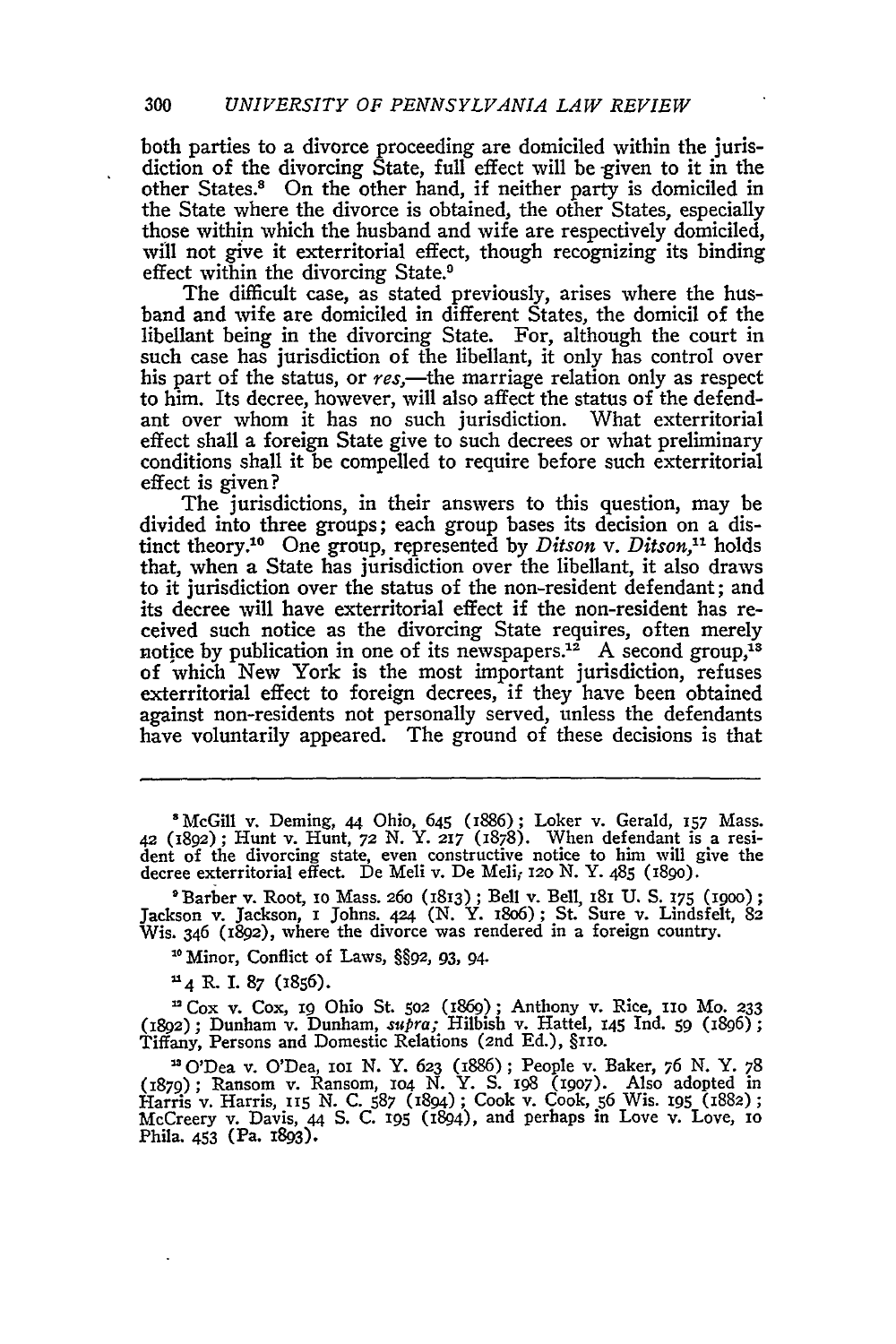a divorce cause is a proceeding *in personam,* a doctrine held only **by** these courts. The third group,<sup>14</sup> following the New Jersey theory based on the principle that a proceeding for divorce is *quasi in* ren, requires that the non-resident defendant be actually notified of the proceeding by mail, message or actual notice of service; depending on which is the best notice practicable. This theory appears to be the best in principle as well as the fairest to both parties.

It is such complicated decisions as the principal case, involving the different standpoints of the courts as to the exterritorial effect of some divorces, that will inevitably result in a Uniform Divorce Law and thus settle the question in one certain and definite manner.

*N. 1. S. G.*

LANDLORD AND TENANT--DUTY OWED BY LANDLORD TO TEN-ANT--IThe owner of a building, leasing a part thereof and retaining possession of another part, is bound to exercise ordinary care to avoid injury to his tenant by the manner in which he uses the part retained by him.' This duty does not grow out of the relation of landlord and tenant, but is merely one aspect of an obligation, generally incumbent upon one in possession of property to employ reasonable care to so use it as not to injure the owner or possessor of neighboring property.<sup>2</sup> On this principle the owner of a threestory building was held liable in the recent case of *Moroder v. Fox,3* where he, knowing that the second floor was vacant and unheated and that the water pipes supplying the third story were uncovered and unprotected from frost, allowed them to remain so during the winter time, when they froze and burst, permitting water to escape through the floor to the injury of the goods of the tenant underneath.

There is, however, a strong dissenting opinion by Timlin, J.,<sup>4</sup> on the ground that the landlord owed no duty to the tenant, in anticipation of a freeze, to keep the vacant second floor apartment warm, or in any way to protect the pipes from frost; and since there was no duty imposed by law, there could be no breach of duty, conse-

Felt v. Felt, **59** N. **J.** E. 6o6 (igoo) ; Burlen v. Shannon, **115** Mass. <sup>438</sup> (1873), and see Wharton, Conflict of Laws, §§236, **237.**

**13** Farnham, Waters & Water Rights, §966; *dictum* in Buckley v. Cunningham, **103** Ala. 449 **(1893)** ; Jones v. Freidenburg, **66** Ga. **5o5** (1881), Glickauf v. Maurer, **75 11.** 289 (1874) ; Railton v. Taylor, **2o** R. **I. 279** (1897).

**<sup>2</sup>**Krueger v. Ferrant, 29 Minn. **385 (1882).**

**'143 N.** W. Rep. **lO4O** (Wis. **1913).**

'Beginning page **io42.**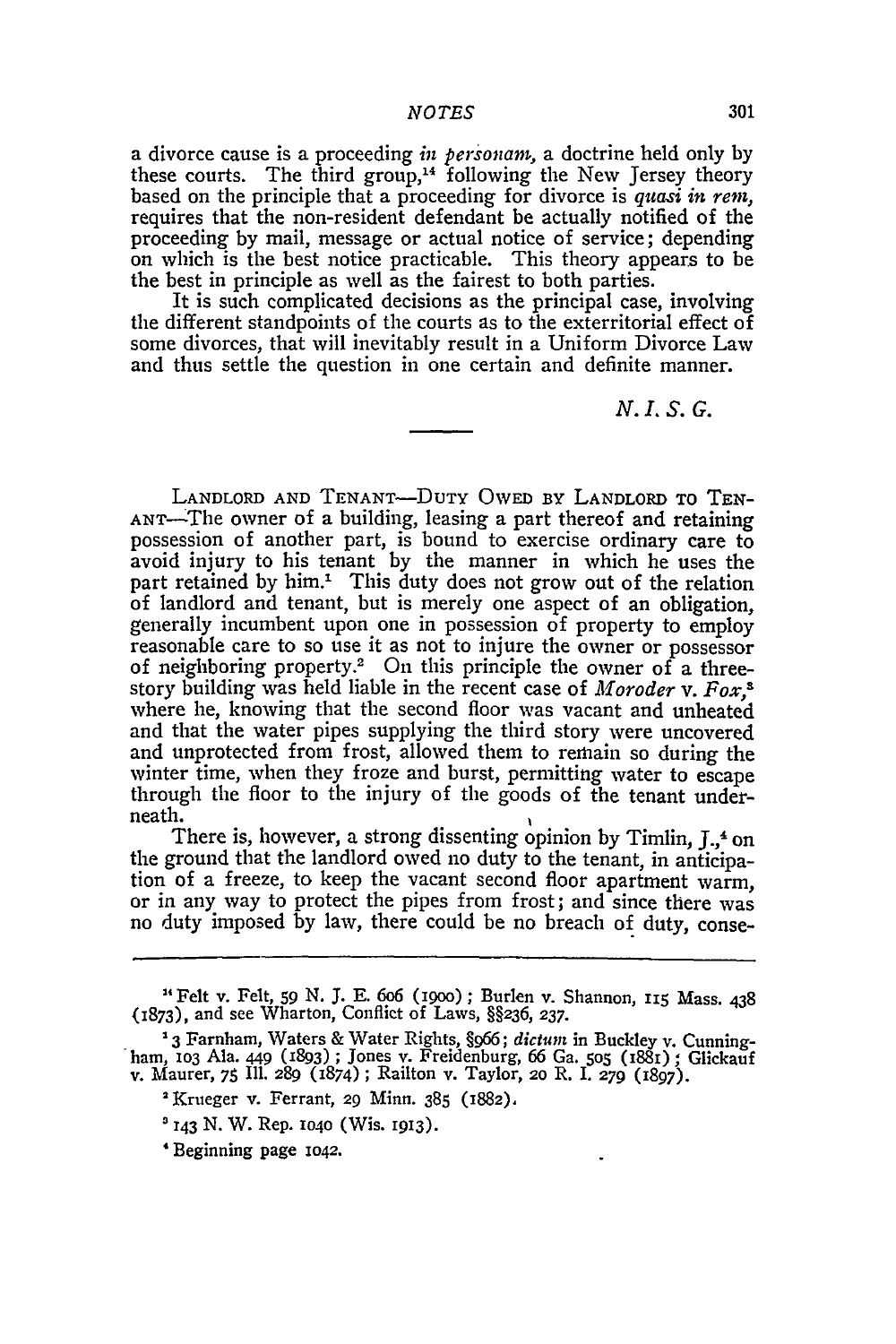quently there could be no actionable negligence.<sup>5</sup> To arrive at this conclusion, Timlin, J., relied chiefly on *Buckley v. Cunningham.'* But in that case the negligence alleged was the landlord's failure to turn off the water from the building in cold weather, and since the only stop cock for this purpose was outside the building and under the control 'of the city, it was quite as much within the power of the tenant as of the landlord to have the water turned off. $\tau$  It is submitted that had the negligence alleged in the complaint been the landlord's failure to use proper care in looking after the'pipes, a different result would have been reached, conforming with the general law as expressed in the principal case.<sup>8</sup>

Upon the same principle, the upper tenant is liable for overflow from upper floor injuring the property of the tenant below.9 But since the gist of the action is negligence, when this is lacking no liability attaches to the upper tenant.<sup>10</sup>

'Gillis v. Penn. R. R. Co., **59** Pa. *i29,* 143 (I868); B. & **0.** R. R. Co. v. Schwindling, 101 Pa. 258, 261 (1882); Goff v. Chippewa, etc., Co., 86 Wis. **237,** 245 **(1893).**

*" Supra,* note **i.**

'One injured by defects in appliances under the landlord's control cannot recover damages if he, himself, was guilty of negligence contributing to the injury. **3** Shearman & Redfield, Negligence (6th Ed.), **§723;** Davis v. Pacific Power Co., io7 Cal. 563 (1895); Gallager v. Button, **73** Conn. *172* (I9Oo); Taylor v. Bailey, 74 Ill. 178 (1874); Huber v. Ryan, 57 App. Div. 34, **37** (N. Y. igoi) ; Brown v. Elliott, 4 Daly, **329** (N. Y. 1872).

'Tiffany, Landlord & Tenant, §§88, 9i; Pike v. Brittan, **71** Cal. **i59** (1886), stop cock negligently left open by landlord's janitor; Hysore v. Quig-ley, **9** Houst. 348 (Del. 1892); Priest v. Nichols, ii6 Mass. **401** (1874); Sheridan v. Forsee, 106 Mo. App. 495 (1904); Stapenhorst v. American<br>Manufacturing Co., 36 N. Y. Super. Ct. 392 (1873), leakage of oil; Levine v.<br>Baldwin, 87 App. Div. 150 (N. Y. 1903), overflow from pipes under landlord's control; Rubenstein v. Hudson, 86 N. Y. Suppl. 750 (1904), leaking<br>water pipe; Killion v. Power, 51 Pa. 429 (1866); Kecoughtan Lodge No.<br>29 v. Steiner, 106 Va. 589 (1907), bursting of water pipe; James Sheehan & Co. v. Barberis, **41** Wash. 671 (i9o6).

**9i** Taylor, Landlord & Tenant (9th Ed.), §r75a; White v. Montgomery, 58 Ga. **204** (1877); Rosenfield v. Arrol, 44 Minn. **395** (i89o); Miller v. Benoit, 29 App. Div. 252 (1898), affirmed in 164 N. Y. 590; Greco v. Bernheimer, 17 Misc. 592 (N. Y. 1896), in which case the fact of flooding the premises was held *prima facie* negligence.

**<sup>0</sup>**Smith on Negligence (2nd Ed.), page **31,** states the rule: "Where the tenant of an upper floor does not know of the defective state of his receptacle for water, and there is no negligence in his mode of dealing with it, and it overflows and injures the room of the tenant below, the doctrine of Fletcher v. Rylands, L. R. 3 H. L. **330** (Eng. 1868), does not apply, and rections in the island obliged to keep his pipes from overflowing in any event, but is<br>only liable for negligence." Moore v. Goedel, 7 Bosw. 501 (N. Y. 1861);<br>Steinweg v. Biel, 16 Misc. 47 (N. Y. 1896); Lane v. Scagle, 67  $(1894).$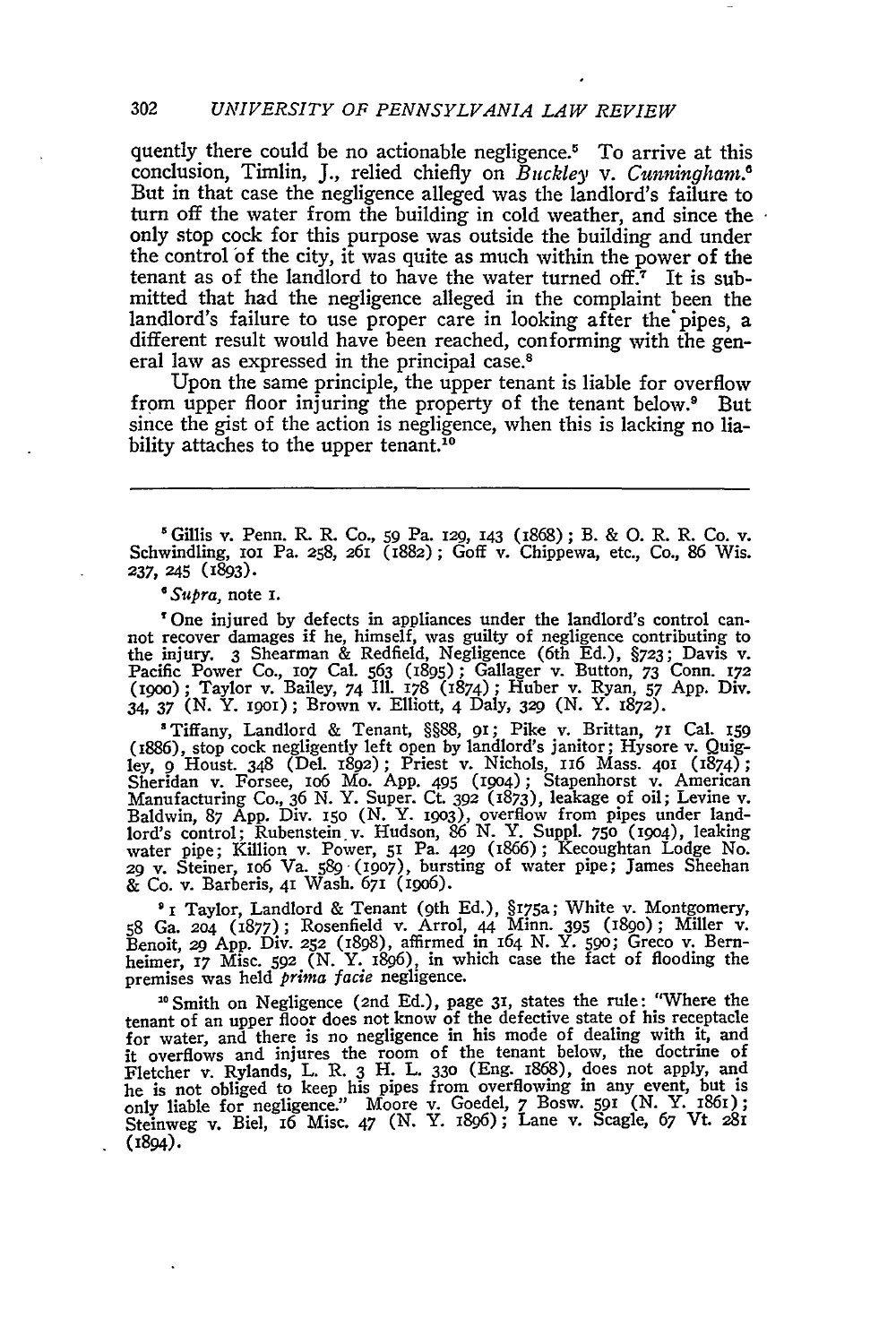Since the landlord's liability is based on his right of control over the appliances, it follows that if he does not reserve control thereof, he is not liable for injuries from defects in same.<sup>11</sup> So the landlord is not liable for injuries to a tenant in a building caused by the improper use of appliances within the exclusive control of a tenant of another part of the building, for he does not insure against the negligence of his tenants; 12 although he might become liable therefor by express contract.<sup>13</sup> Nor is he liable where the injuries result from defects in appliances on the premises leased by him to another, when these defects arise after the lease without his fault **;14** but he is liable if the damage is caused by defects existing at the time of such lease.<sup>15</sup>

The question of the landlord's liability in the absence of negligence might arise in those jurisdictions which follow *Rylands v. Fletcher.*<sup>16</sup> Yet the courts would probably deny the tenant relief on the ground that the introduction or collection of the water by the landlord was not for his own exclusive benefit, but was for the benefit of the building as a whole,<sup>17</sup> or that the landlord may be regarded as a "natural user" of the part of the building retained by him within an exception which has apparently been established to

*<sup>112</sup>*Underhill, Landlord & Tenant, **§508;** White & Co. v. Montgomery, *supra;* McKeon v. Cutter, 156 Mass. 296 (1892) ; Allen v. Smith, **76** Me. **335** (1884); Brick v. Favilla, 51 Misc. **55o** (N. Y. i9o6); Whitehead v. Cornstock & Co., **25** R. I. **423** (19o3).

"Jones, Landlord & Tenant, §616; Greene v. Hague, io Ill. App. **<sup>598</sup>** (1882), upper tenant allowing pipes to freeze; Mendel v. Fink, 8 Ill. App. **378** (i88o); McCarthy v. York County Saving Bank, 74 Me. 315 (883); Kenny v. Barns, 67 Mich. 336 (1887).

"Dunn v. Robins, 2o N. Y. Suppl. **341** (1892).

"Lebensburger v. Scofield, I55 Fed. Rep. **85** (19o7); Haizlip v. Rozenberg, 63 Ark. **430** ('897); Leonard v. Gunther, 47 App. Div. **194** (N. Y. i9oo).

"Ingwersen v. Rankin, 47 N. **J.** L. 18 (1885); Citron v. Bayley, 36 App. Div. **13o** (N. Y. 1899), in which it was said that "a landlord is clearly responsible for damages arising from negligent construction or defects due to his want of care existing at the time of his lease to a tenant."

*"Supra,* note io; and see particularly the opinion of Blackburn, **J.,** in L. R. i Exch., at page **278** (1866).

.7Anderson v. Oppenheimer, L. R. 5 Q. B. D. **602** (Eng. 188o), where a pipe supplying the first floor with water from a tank at the top of a building burst and damaged a tenant's goods in the basement, the landlord was held not liable, because the water was brought on the premises partly for the tenant's benefit; Blake & Co. v. Woolf, L. R. **2 Q.** B. D. 426 (Eng. 1898); McCord Rubber Co. v. St. Joseph Water Co., i8I Mo. 678, 694 (i9o4); Langabaugh v. Anderson, 68 Ohio St. **131** (1903), escape of oil from tank.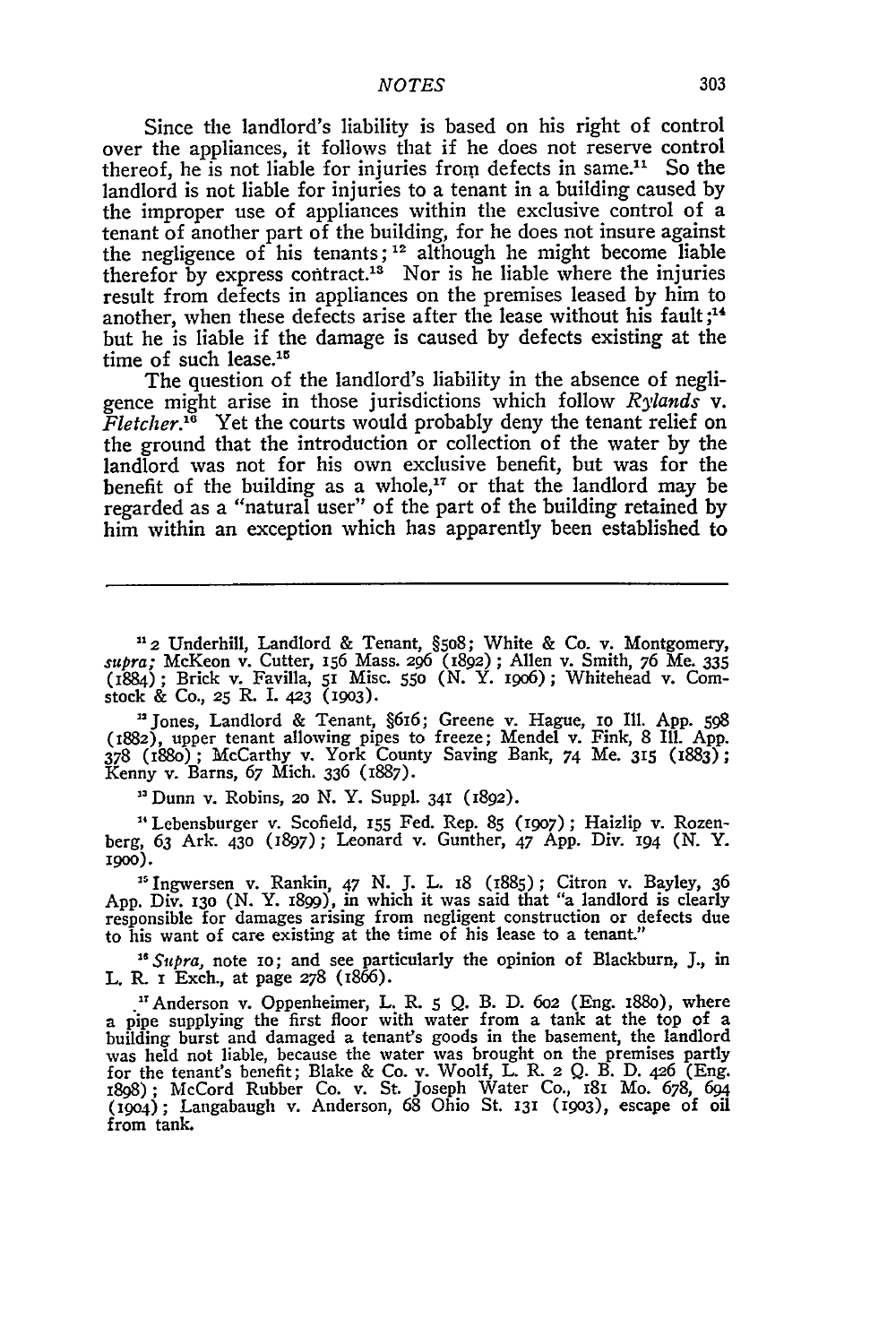the rule of absolute liability.<sup>18</sup> It now seems well settled that the tenant has no remedy against the landlord in the absence of negligence.<sup>19</sup>

*W. G. S.*

WILLS-CONDITIONAL LIMITATIONS-RESTRAINT OF MARRIAGE -Several interesting points were raised in the construction of a will in a Maryland case.<sup>1</sup> A devise of land was made to the niece of the testator "so long as she may remain single and unmarried, and, in case of her marriage, from and after that time I give and devise all of my said property to my nephew, Turner Ashy Maddox, and to his heirs, absolutely forever." The niece conveyed all her right, title and interest in the estate to the appellee and subsequently died unmarried. The appellee claimed the property as his own, asserting a fee-simple title thereto, but complained that he could not sell or fully enjoy the same because the appellant, Turner Asby Maddox, claims that under the will the title to the property is vested in him in fee simple and that the appellee's grantor took only a life estate subject to a conditional limitation in case she married. It was held that there was a life estate in the niece with a limitation over in fee, in case of marriage or death, to the appellant, Turner Asby Maddox.

The questions raised by this case are:  $(1)$  Was this a conditional limitation or a condition subsequent? (2) Was the condition in restraint of marriage? **(3)** Did the niece take the entire estate absolutely and in fee, subject to be divested only if she married, or did she only take a life estate determinable on her marriage? (4) If she took only a life estate, and since the will is silent as to the disposition of the remainder in the event of her dying unmarried, did the testator die intestate as to this remainder or did it vest in Turner Asby Maddox?

A condition subsequent must be carefully distinguished from a limitation, for if a limitation the estate terminates by force of the limitation alone, while in the case of a condition the estate does not terminate upon its breach, unless an entry or claim is made by the person entitled to take advantage of the condition.2 Upon the

Pollock on Torts (9th **Ed.),** Chap. XII, pages 5oi, **507;** Wilson v. Wad**dell, 2** A. C. **95** (Eng. 1876).

 $^{19}$  Foa, Landlord & Tenant (2rd Ed.), p. 134; Cooley, Torts (and Ed.) P. **570;** Anderson v. Oppenheimer, *supra;* Carstairs v. Taylor, L. R. 6 Exch. **217** (Eng. 1871).

<sup>1</sup> Maddox v. Yoe, 88 Atl. Rep. 225 (Md. 1913).

ICo. Litt. 214b; **2** B1. Comm. 155.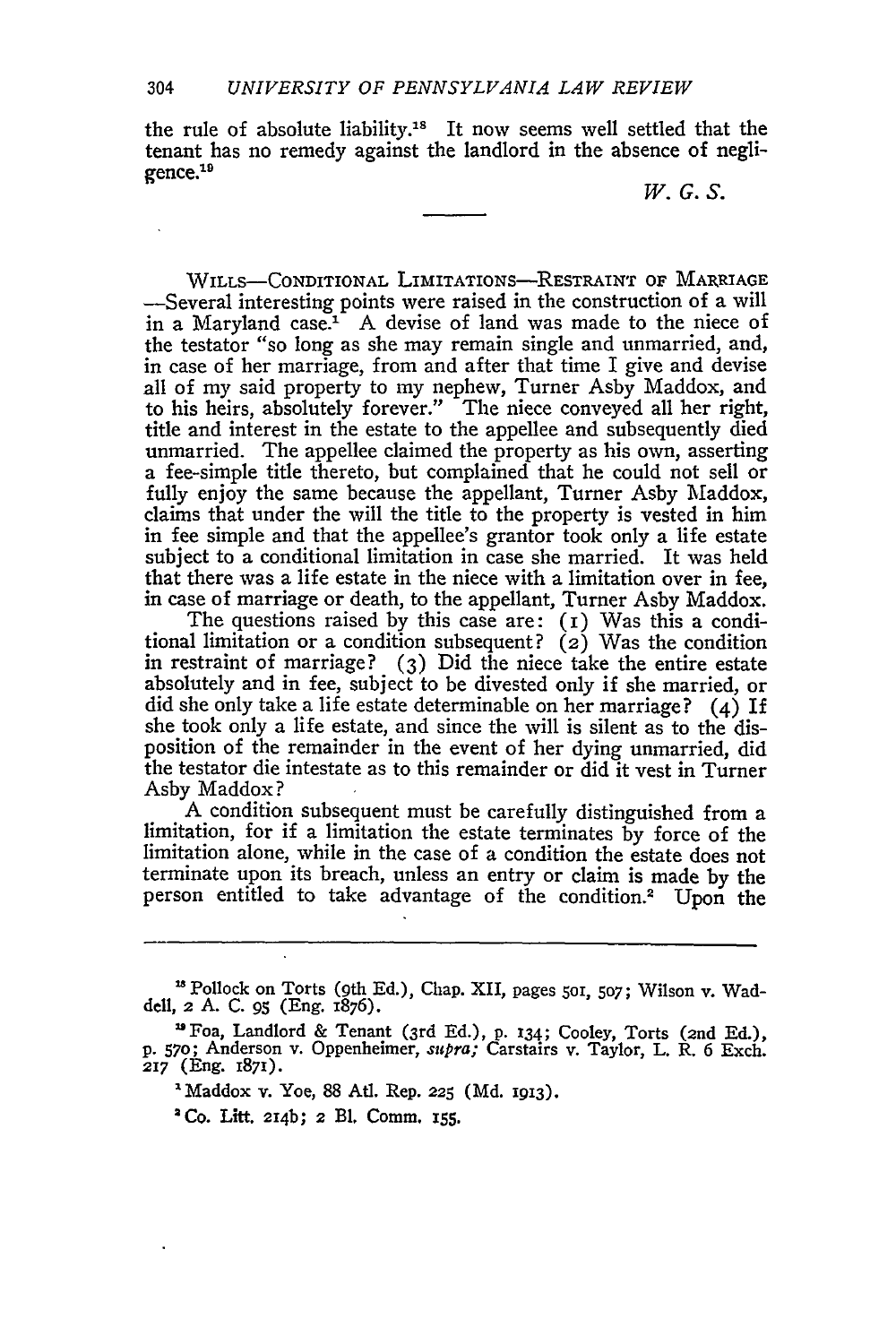breach of a condition subsequent annexed to a freehold estate, an actual entry, or its equivalent, by the grantor or his heir is generally declared to be necessary in order to revest the estate in the grantor. This was originally based on the theory that the estate having commenced by livery of seisin can be terminated only by an act of equal solemnity.<sup>3</sup> "Regularly, when any man will take advantage of a condition, if he may enter he must enter, and when he cannot enter he must make a claim, and the reason is, for that a freehold and inheritance shall not cease without entry or claim."<sup>4</sup> A condition subsequent is usually held to be created by such words as "provided," "on condition that," etc., while a limitation is created by the use of the wrods, "during," "so long as," "while," etc. Limitations are of two sorts: special (or determinable) where there is a possibility of reverter in the grantor or his heirs; and conditional, where the limitation is over to a third party, as in shifting uses or executory devises which take effect in derogation of estates previously limited. One important practical difference between a strict common-law condition, with the right of entry in the grantor or his heirs, and a conditional limitation, with the limitation over to a third party, is in the application of the rule against perpetuities.<sup>5</sup> It has been held that a limitation over to a third person was void as violating the rule, and proceeds with the *dictum,* that if the interest had been in the grantor instead of a third person, then the limitation would have been valid.6 This *dictum* has been universally followed in America,7 but is repudiated in England, where the right of re-entry and possibility of reverter are held to be within the rule, and hence void, as well as a limitation over to a third person.<sup>8</sup>

In determining whether or not a condition is in restraint of marriage, it again becomes important to distinguish between a mere condition and one with a limitation over to a third party.

\$Litt., **§351;** Co. Litt. 214b; Ruch v. Rock Island, **97 U. S.** *693* (1878); Hubbard v. Hubbard, **97** Mass. 188 (1867); Warner v. Bennett, **31** Conn. 468 (1863); Adams v. Lindell, **72** Mo. 198 (i8o); Carter v. Branson, **<sup>79</sup>**Ind. **<sup>14</sup>** (1881); Power Co. v. Mahan, **69** Minn. **253** (897); Osgood v. Abbott, **58** Me. **73** (1870).

**'** Co. Litt. 2i8a.

<sup>5</sup> 61 UNIVERSITY OF PENNSYLVANIA LAW REVIEW, 686.

**'** Brattle Square Church v. Grant, **6q** Mass. **142** (1855).

'French v. **Old** South Society, io6 Mass. 479 (1871) ; Cowell v. Springs Co., IOO W. **S. 55** *(879)* ; Tobey v. Moore, **130** Mass. 448 (1881) ; Hopkins v. Grimshaw, 165 W. **S. 342** (1896); Hunt v. Wright, 47 **N.** H. 396 (3867); Penna. Society v. Craig, **24o** Pa. 137 **(1913).**

'Ry. Co. v. Gomm, 20 **Ch. D. 562** (Eng. 188r); Dunn v. Flood, **25 Ch. D.** 629 (Eng. 1883); *In* re Hollis Hospital, 2 **Ch. 54o** (Eng. 189); *In* re Ashforth, I **Ch.** 535 (Eng. **3905).**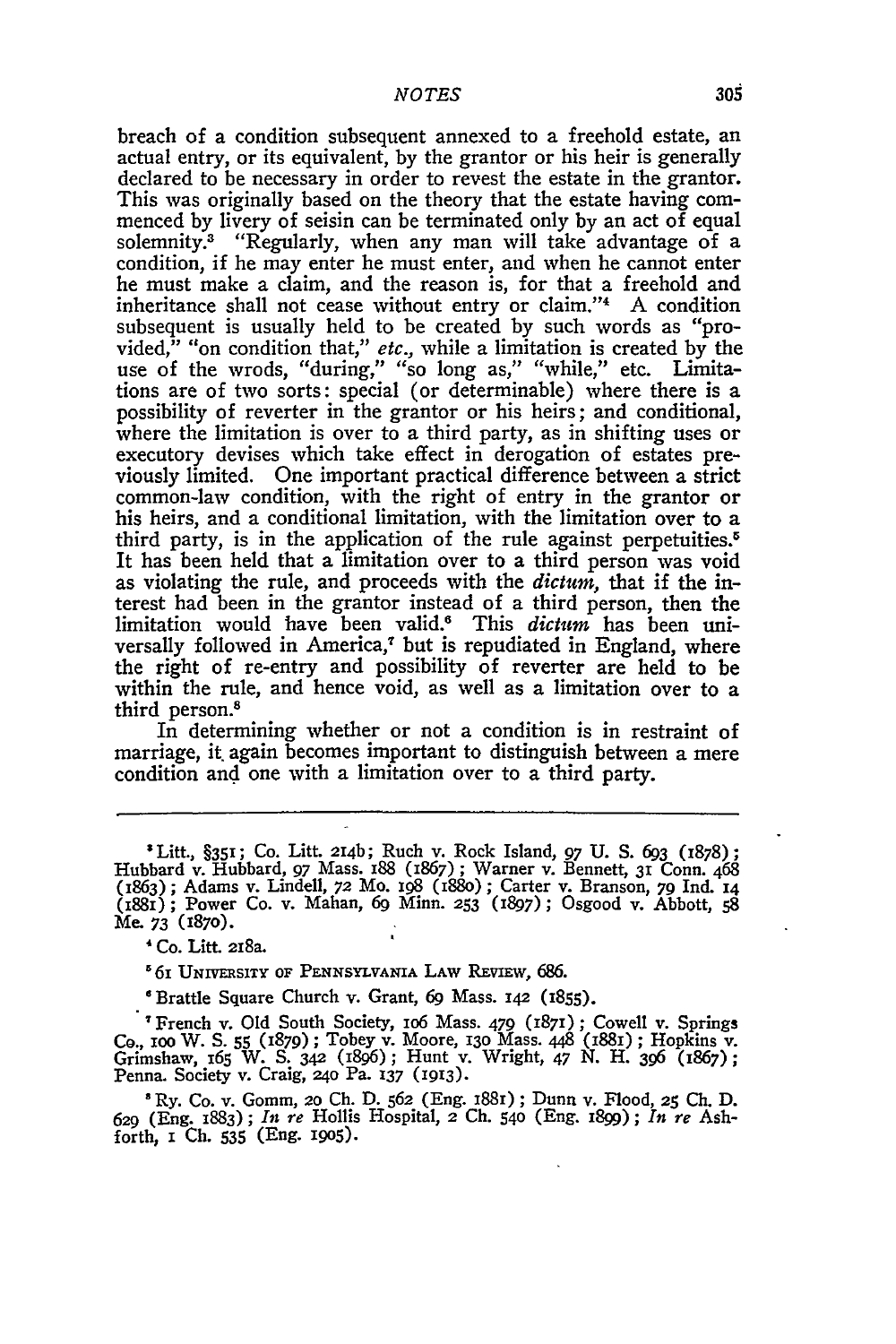Notwithstanding the many expressions in the books, it is doubtful whether much remains of the once generally accepted rule, that conditions in restraint of marriage in gifts and contracts are void. In the first place, all the exceptions of the Roman law, from which the doctrine was derived were admitted by the ecclesiastical courts; and the courts of common law and of equity have always looked upon the doctrine with disfavor and have been continuously narrowing its application.<sup>9</sup> The English ecclesiastical courts early adopted, apparently with little regard to difference of circumstances,<sup>10</sup> the rule of the Roman law that, subject to the familiar exceptions, conditions imposing restraint upon marriage were of no effect and would be disregarded. The courts of common law and of equity, however, were restless under the views of the ecclesiastical judges. As the former had jurisdiction of the real estate of decedents, and the latter had to treat in various ways both of the personalty and realty of decedents, the result was that every opportunity was improved of laying down exceptions or qualifications to a doctrine which they were not quite bold enough to repudiate entirely. To this end the intention of the testator or donor came to be looked into more and more, and if possible to be given effect. This alone would seem to have been a virtual abandonment of the Roman rule, which apparently looked to the effect of the gift, regardless of the donor's intention.

The courts of common law and equity began to distinguish between conditions precedent and conditions subsequent, holding that if the condition was precedent, it was binding; though the rule of the ecclesiastical judges was allowed to have greater play if the condition was subsequent. At the same time the question as to whether the donor had made a gift over to a third person on breach of the condition concerning marriage began to be taken into account. It was claimed that the clause ceased to be merely a condition of forfeiture, and became a conditional limitation to which the court was bound to give effect. The adoption of these distinctions was a further indication of the desire of the courts to put the case as far as possible upon the ground of the intention of the testator, *i.* e., whether he intended to impose a general restraint upon marriage or merely to provide for the donee while unmarried. At last the English judges reached the point of declaring that the real question in a particular case was whether the testator intended to discourage marrying or not.<sup>11</sup> Even in view of all the dis-

<sup>&</sup>lt;sup>8</sup> Stackpole v. Beaumont, 3 Ves. Jr. 89 (Eng. 1796); Jones v. Jones, 1 Q. B. D. 279 (Eng. 1876); Comm. v. Stauffer, 10 Barr, 350 (Pa. 1849); Cornell v. Lovett, 35 Pa. 100 (1860); Hogan v. Curtin, 88 N. Y. 162 (1882).

**<sup>&</sup>quot;** Stackpole v. Beaumont, *supra, n.* 9.

<sup>&#</sup>x27;Jones v. Jones, I Q. B. D. **279** (Eng. 1876).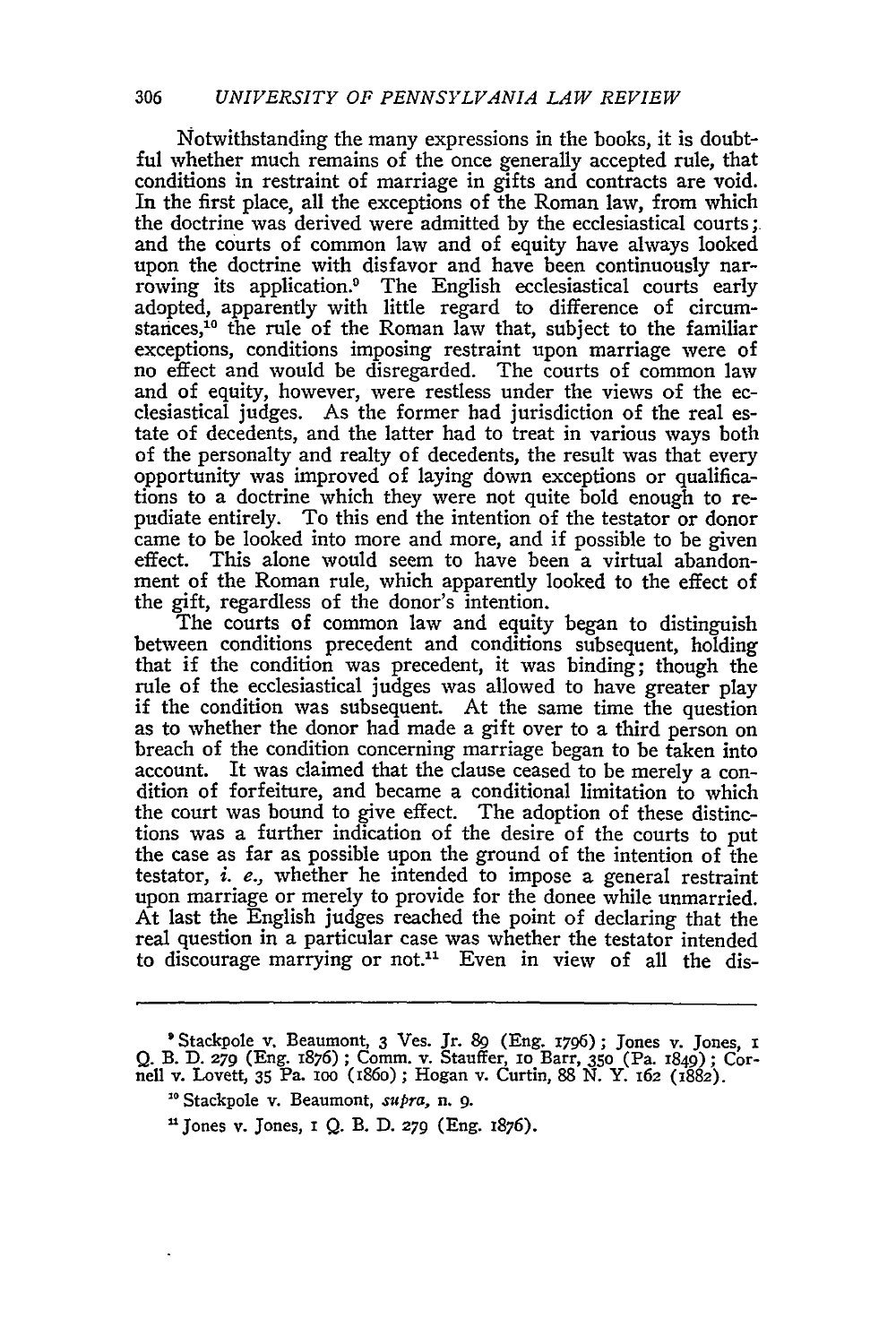tinctions taken, and in the actual conflict of authority, there seems to be little doubt that if the provision as to marriage can be construed as not *designed* (even though tending) to impose restraint upon marrying, it must be sustained. And if the question were open, there might be ground to inquire whether conditions in restraint of marriage generally were contrary to public policy.<sup>12</sup>

The principal case<sup>13</sup> decides that the niece took only a life estate determinable on her marriage, citing in support of this proposition several writers<sup>14</sup> and a number of cases.<sup>15</sup> In all the cases, save two, an estate was left to a widow *during widowhood,* or words of similar import. In the other two cases,<sup>16</sup> other provisions of the will or other circumstances showed clearly that the estate was to be only an estate for life. It is submitted that *widowhood* can only exist until the death of the widow and that hence when the words *during widowhood* are used clearly, no more than a life estate is created. But that is no precedent for holding that a devise to an *unmarried* woman until she marries or so long as she remains unmarried, would be only a life estate. It is true that the writers have made no distinction between a married woman and an unmarried woman, but on examination it is seen that they all refer to a statement made by Lord Coke<sup>17</sup> that, "If a man grant an estate to a woman *dum* sola *fuit,* or *durante viduitate,* or to a man until he be promoted to a benefice, in such case the grantee takes an estate for life determinable." Under the common law a devise was *prima facie* a devise for the life of the devisee, unless a contrary intention appeared in the will (by word of inheritance, *etc.)* but this rule has been changed and a devise is now *prima facie* a devise in fee and words of inheritance are not essential. Hence it is submitted that the quotation of Lord Coke is no longer applicable, as words which created an estate in his day are no longer necessary. At common law surely if the word "heirs" was -inserted in a grant, such as Coke speaks of (except in the case of the words *dum viduitate),* a determinable fee would be created and not a life

"Comm. v. Stauffer, **IO** Barr, **350** (Pa. 1849) **;** Jones v. Jones, **i** Q. **B. D. <sup>279</sup>**(Eng. 1876) **;** Allen v. Jackson,,x **Ch.** D. 399 (Eng. 1874).

"Maddox v. Yoe, *supra, n.* **i.**

**"12** B1. Com. **121;** 4 Kent. Com. **26;** 1 Washb. Real Prop. (5th Ed.) **63;** Cruise Dig. Tit. Est. for Life, c. **I,** §8.

.Knight v. Mahoney, **152** Mass. **523** (i8go) **;** Loring v. Loring, ioo Mass. 340 (1868); Dole v. Johnson, 3 Allen, 364 (Mass. 1862); Mansfield v. Mansfield, 75 Me. 509 (1883); Evan's Appeal, 51 Conn. 435 (1883); Cooper v.<br>Poque, 92 Pa. 254 (1879); Danna v. Murray, 122 N. Y. 604 (1890); Harlow<br>v. Ba

**"** Danna v. Murray; Harlow v. Bailey, *supra,* n. **15.**

<sup>17</sup> Co. Litt. 42a.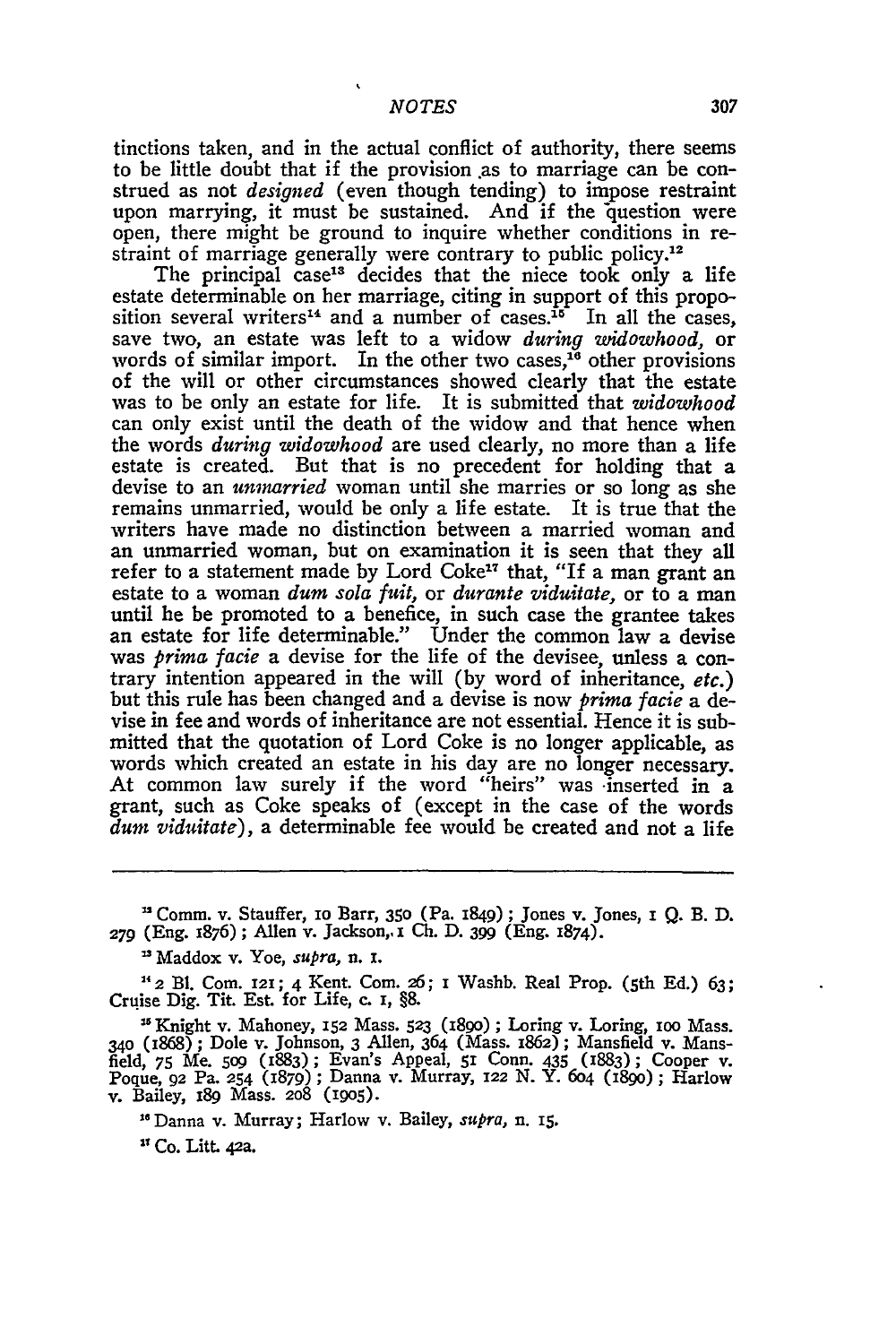estate. It is said: "So an estate to A and her heirs, till her marriage, will give a determinable fee. A limitation of this sort differs from a gift to a woman during widowhood."<sup>18</sup> If this is true, and. if the word "heirs" is no longer necessary to create a fee, it is difficult to see why the niece did not take a fee. It is submitted that on this phase of the case the decision is doubtful.

Since the will is silent as to the disposition of the remainder in the event of the death of the niece, being unmarried, the question arose as to whether the testator died intestate as to this remainder. The court decided that the testator did not die intestate, but that the remainder vested in Turner Asby Maddox, the one the testator intended to be the ultimate object of his bounty. In this the court followed the settled rule of construction, that the courts will not favor intestacy, particularly in cases such as the one under discussion.<sup>19</sup>

*C. MCA. S.*

LEGAL ETHICS-The following questions were recently answered by the New York County Lawyers' Association's Committee on Professional Ethics:

## **QUESTION:**

In an action, which, among other things, involved the validity of a real property corporation mortgage, in which plaintiff had an interest, a motion for a. receiver of the property was made by plaintiff, and in opposition the attorney and President of the corporation submitted his affidavit, wherein<br>he stated that he, in behalf of the Company, had offered to pay plaintiff the<br>interest due him on his share of the mortgage, if plaintiff would sig able paper protecting the Company against any loss attending such payment, and that such offer was still open to plaintiff.

Subsequently plaintiff asked said attorney and President to keep his promise and pay the interest, proferring to sign any such reasonable paper as he might exact. Whereupon said attorney and President declined to pay such interest until he could determine whether or not the Company had some counter-claim against plaintiff which could be set up against the interest, and asserted that if he determined there was such counter-claim, then such interest would not be paid.

Was not such refusal to fulfill such offer and promise, improper and unprofessional?

Does not such offer and refusal amount to a deception of the Court?

## <sup>18</sup> I Preston's Estates, 481.

"Metcalf v. Farmingham Parish, 128 Mass. *370* (i88o); Chappel v. Avery, 6 Conn. **31** (1826); Manderson v. Lukens, **23** Pa. **31** (1854); Lucksford v. Cheeke, 3 Lev. **125** (Eng. 1684); Eton v. Hewitt, **2** Dr. & Sm. 184 (Eng. x863); Brown v. Hammond, Johns. V. C. Rep. **21o** (Eng. 1858); Underhill v. Roden, 2 Ch. **D.** 494 (Eng. 1876); Aulick v. Wallace, **75** Ky. 531 (1877) ; Ferson v. Dodge, **23** Pick. **287** (Mass. 1839); Clark v. Tennison, **3 Md. 85 (187o).**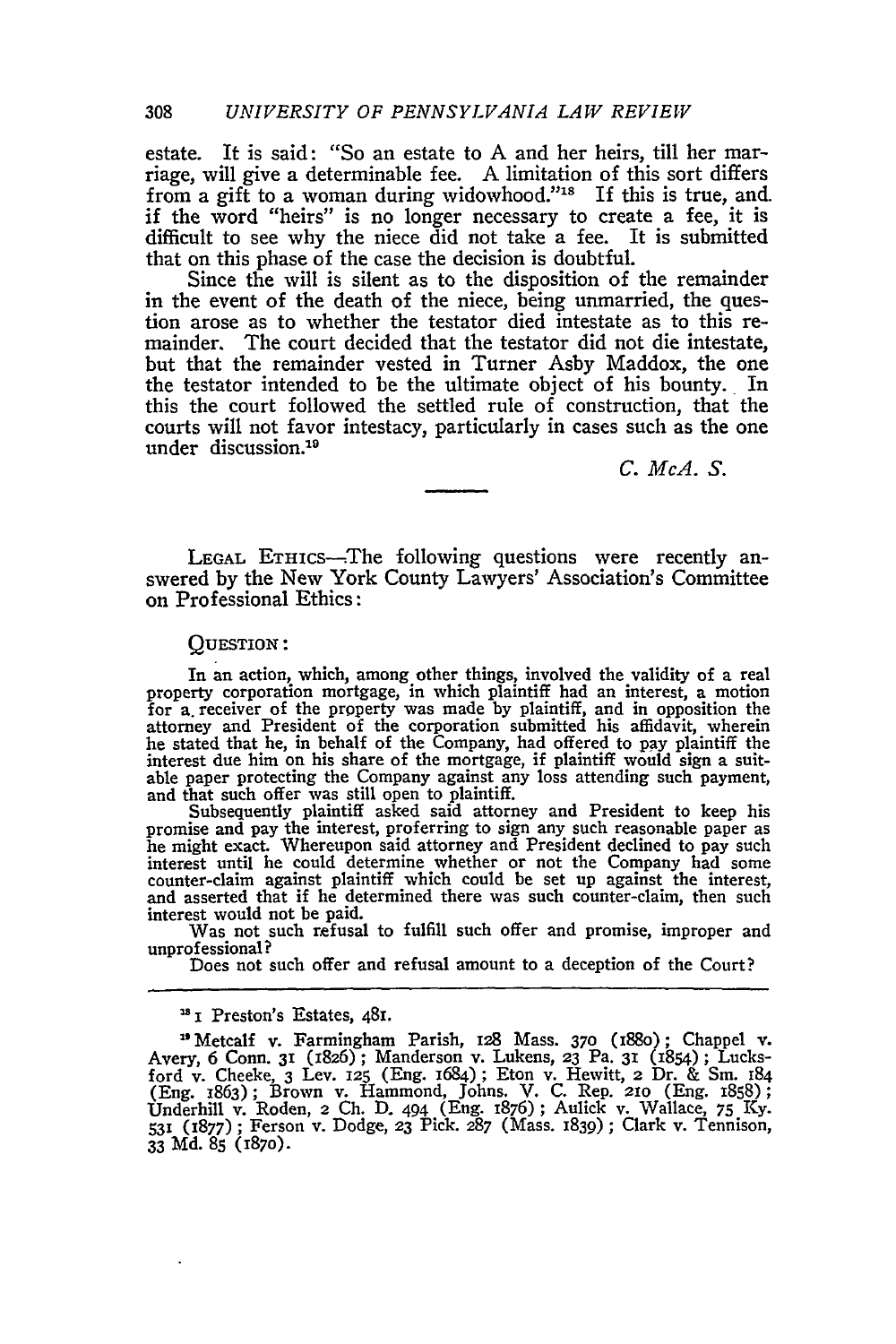#### ANSWER:

The Committee does not consider that it is unprofessional to withdraw an unaccepted offer, nor does it consider that its withdrawal, as stated, was a deception.

### **QUESTION:**

About twenty years ago A was convicted of a felony. After serving about eight years of his sentence, he was pardoned and restored to full civil rights. Immediately after his pardon he set up in business and has continued in that business at the same address for about ten years. He is peaceful, respectable and well thought of. Recently he was compelled to bring two suits against B, both involving questions of fact. B's counsel knew of A's conviction, his pardon, his restoration to full civil rights and his subsequent clean private and successful business life. Yet on the occasion of each trial (one before a jury,) B's counsel interrogated A conoccasion of each trial (one before a jury,) B's counsel interrogated A con- cerning his conviction of a crime, the sentence imposed, the time served, the charge and even made certain details of or consequences of the crime a part of his questions. Do you consider this conduct and these questions a part of his questions. Do you consider this conduct and these questions of B's counsel proper and ethical?

#### ANSWER:

The Committee considers that wanton, unnecessary or unreasonable inquiry or comment respecting the discreditable past history of a witness or party, is unethical and improper professionel conduct; it cannot, however, assume to say that such inquiry or comment, whether admissible or not un the law of evidence, was, in the case suggested, wanton, unnecessary or unreasonable.

#### **QUESTION:**

An action is started in a County Court of this State to recover damages resulting from personal injuries sustained by the alleged negligence of defendant, the plaintiff being represented **by** Attorney A. While this action is still pending, the plaintiff, through another Attorney B, commences an action in a Municipal Court of the City of New York for the same cause of action. It does not appear that Attorney B has been informed **by** *his client* (the plaintiff) of the other action pending in the County Court, but the defendant interposes a demurrer to the action in the Municipal Court on the ground that there is another action pending. This demurrer is opposed **by** Attorney B and is overruled on the ground that the defense of another action pending can only be raised **by** answer. Attorney B collects ten dollars costs allowed **by** the Municipal Court on the overruling of the demurrer, and the defendant subsequently serves a verified answer raising the point of the action pending in the County Court, and the case is set for trial. On the trial day neither the plaintiff nor Attorney B appear in the Muni- -cipal Court and the case is dismissed on defendant's motion.

- **i.** Do the above facts indicate improper conduct on the part of Attorney B?
- **2.** Should Attorney B ascertain from the plaintiff the fact that another action for the same cause was then pending? If he did not so ascer- tain, was he negligent in not doing so?